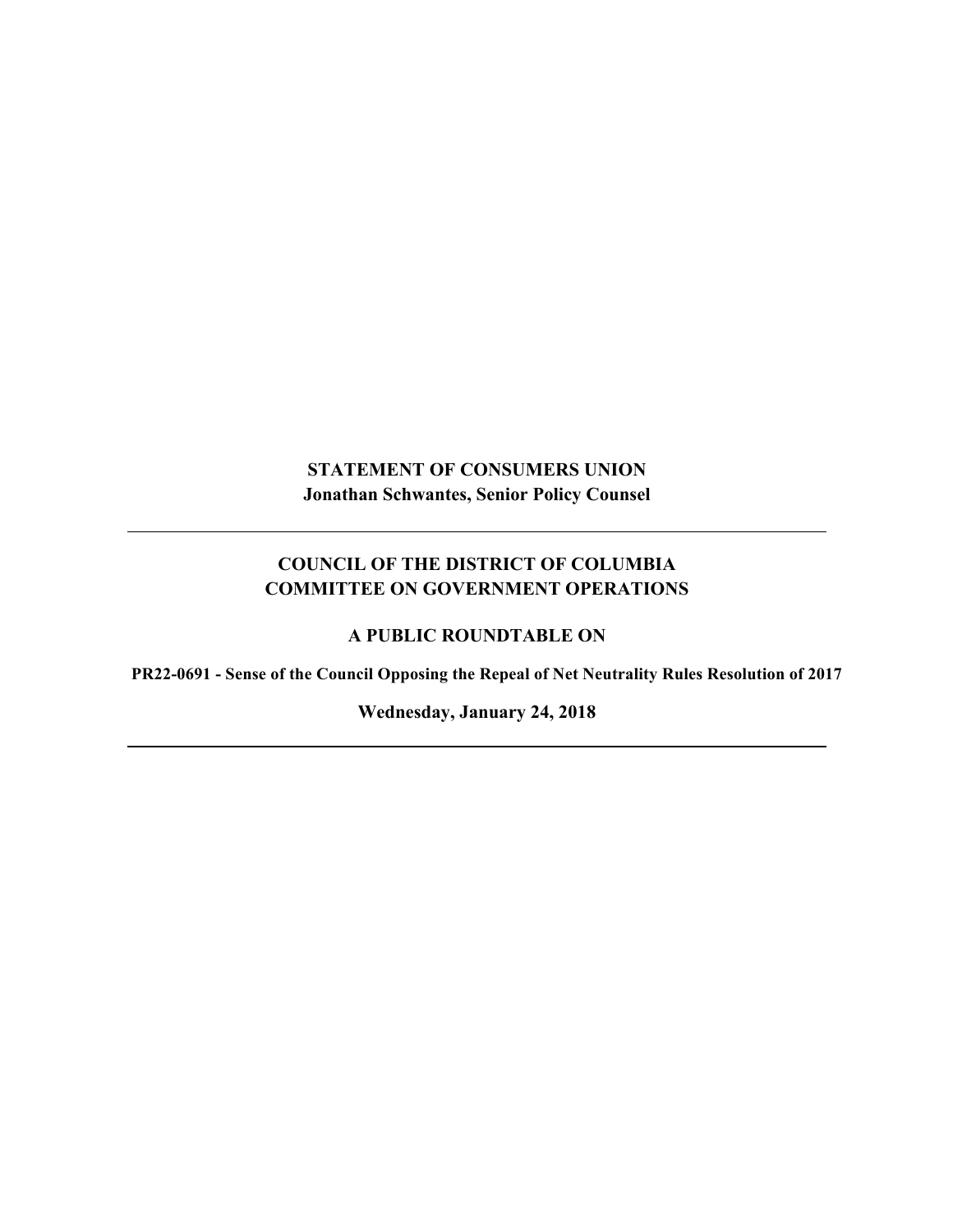Consumers Union<sup>1</sup> has long supported strong, enforceable net neutrality rules to ensure an open internet for consumers, free of interference by their internet service providers (ISPs). After years of bipartisan attempts to pass workable rules to support and promote net neutrality, the Federal Communications Commission (FCC) finally passed court-approved rules when it adopted the *2015 Open Internet Order.* <sup>2</sup> That order contained basic rules that guarded against ISPs from blocking or slowing down websites or apps, or prioritizing access and preferring some content for a fee. These rules were formulated based upon an extensive rulemaking record, and with the support of millions of consumers and ultimately, a federal court.

All of this changed last December when the FCC, under new leadership, voted to approve the *Restoring Internet Freedom Order.* <sup>3</sup> This order, for all intents and purposes, repealed the Commission's very own net neutrality rules. Though this flawed order has yet to take legal effect, it has already been challenged in federal court, and we expect many of the thorny legal issues—including the order's attempt to preempt state and local net neutrality efforts—to ultimately be resolved in the courtroom. Furthermore, some members of Congress are pushing efforts endorsed by Consumers Union to nullify the FCC's repeal altogether.

<sup>&</sup>lt;sup>1</sup> Consumers Union is the public policy and advocacy division of Consumer Reports. Consumers Union works for a fair, just, and safe marketplace for all consumers and to empower consumers to protect themselves, focusing on the areas of telecommunications, health care, food and product safety, energy, and financial services, among others. Consumer Reports is the world's largest independent product-testing organization. Using its more than 50 labs, auto test center, and survey research center, the nonprofit organization rates thousands of products and services annually. Founded in 1936, Consumers Reports has over eight million subscribers to its magazine, website, and other publications.<br><sup>2</sup> *In the Matter of Protecting and Promoting the Open Internet*, WC Docket No. 14-28, Report and Order on

Remand, Declaratory Ruling, and Order, 30 FCC Rcd 5601 (2015) (Note: the *NPRM* repeatedly refers to this Order as the *Title II Order*; we have chosen to use its more common reference, the 2015 Open Internet Order).<br><sup>3</sup> In the Matter of Restoring Internet Freedom, WC Docket No. 17-108, Declaratory Ruling, Report and Order, and Order, FCC 17-166 (January 4, 2018) *available at*: https://www.fcc.gov/document/fcc-releases-restoringinternet-freedom-order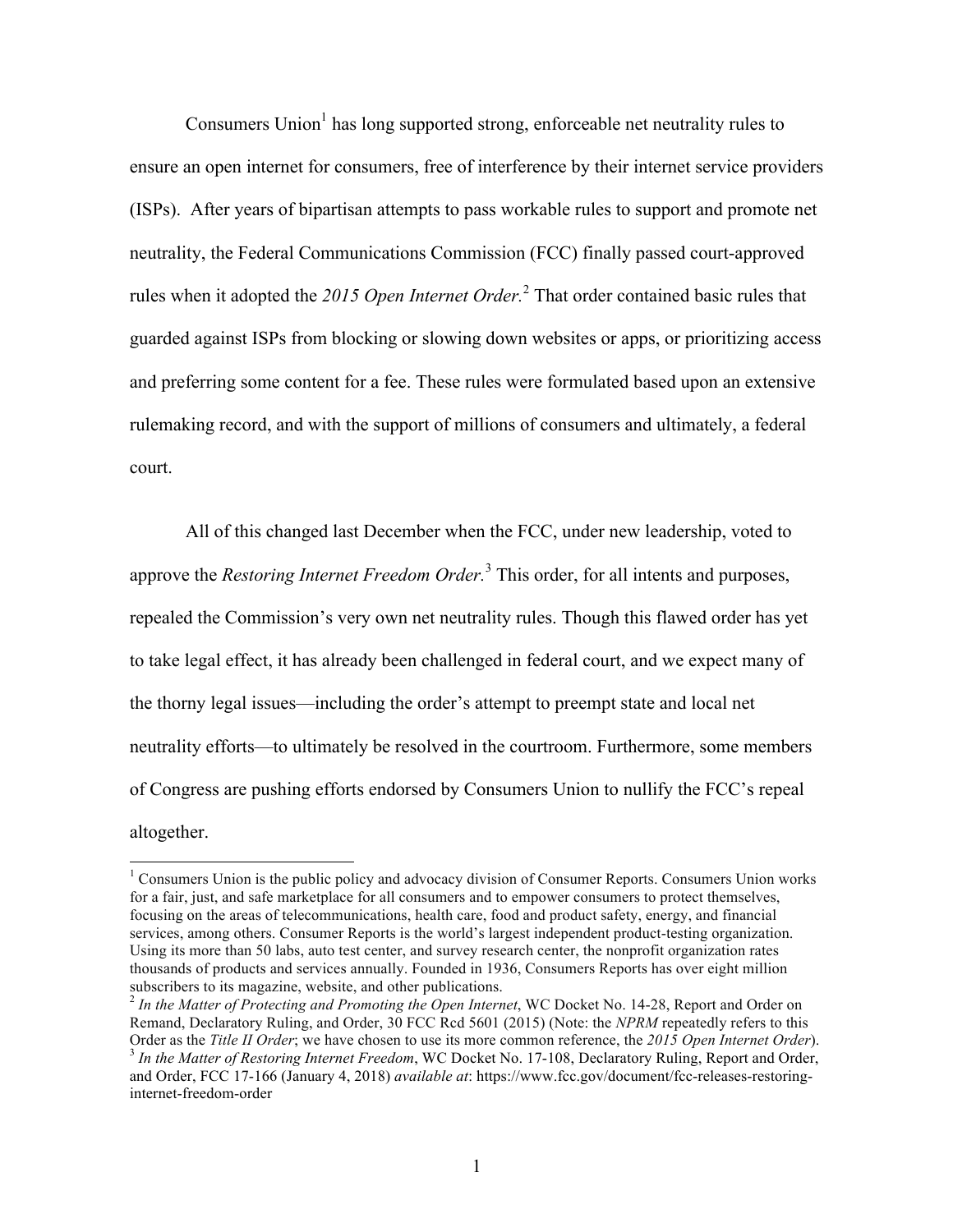The battles are many, and Consumers Union remains firmly on the side of those who share our belief that net neutrality rules benefit consumers. Therefore, we are more than happy to support the DC Council's Resolution, PR22-0691, which expresses the District's strong opposition to the FCC's repeal of the net neutrality rules.

Net neutrality, and the rules that support it, is pretty straightforward. At the risk of over-simplification, we consider how the internet has worked for the last 20 or so years. The millions upon millions of websites, applications, and services that consumers enjoy are like traffic driving up and down a road—a massive, infinite, global amount of traffic delivering packets of data. Whether a consumer is reading an email, streaming music, checking headlines, or sharing photos, it is just a transmission of bytes being sent and received that makes it all possible.

In the two decades that consumers have been doing all of this digital sharing, they have become accustomed to a free and open internet. Whether using the internet at home or on a mobile device, consumers can shop at any website they want, find the news they like to read, and hook up the devices they prefer to use. All of the packets of information traveling back and forth across the internet have been treated the same way without favoritism or discrimination. Consumers expect that legal sites or apps will not be blocked or slowed down (also known as "throttling"). And consumers expect that the fee they pay their ISP every month means they can access *all* the websites and apps they want to visit and use, not just some chosen by the ISP.

Nonetheless, opponents of net neutrality falsely characterized the *2015 Open Internet Order* as the application of "utility-style regulation" to the internet, and charged that the

2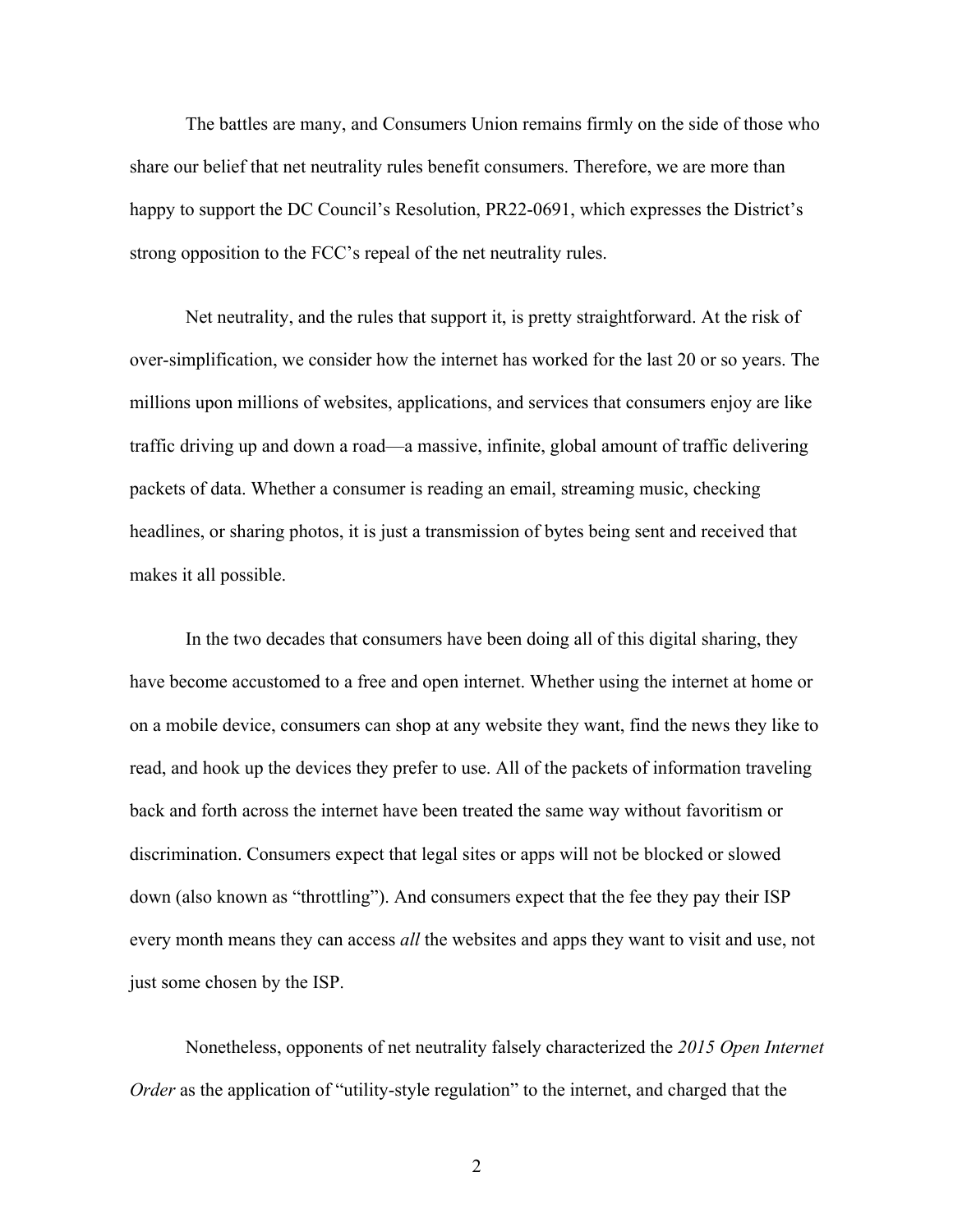"decision represented a massive and unprecedented shift in favor of government control of the Internet."<sup>4</sup> The authors of the net neutrality repeal defended their efforts by stating it was "proposing to end the utility-style regulatory approach that gives government control of the Internet<sup>"5</sup>

Not only is "utility-style regulation" left undefined by the FCC, these statements confuse what exactly was being regulated and governed by the *2015 Open Internet Order.*  The net neutrality rules contained within the *Order* do not regulate the internet, but rather those ISPs that charge consumers and businesses money to provide *access* to the internet. Similarly, it is unclear how prohibiting an ISP from blocking or throttling lawful internet content that consumers want represents government control of the internet, or of the content contained in it.

More importantly, consumers are not clamoring for the repeal of net neutrality; in fact, evidence confirms that the majority of Americans support net neutrality rules. Because we believe the opinions and views of American consumers are vitally important to any debate on whether or not ISPs should be bound by net neutrality rules, Consumers Union, in partnership with our publication, Consumer Reports, asked Americans last summer to share their views on net neutrality and broadband internet service.<sup>6</sup> Our survey asked more than a thousand consumers about the role of the internet in their everyday lives, and whether they supported the FCC's current net neutrality rules.

 

<sup>4</sup> *In the Matter of Restoring Internet Freedom*, WC Docket No. 17-108, Notice of Proposed Rulemaking (May 23, 2017) (*NPRM)* at ¶ 3.

 $5$  *Id.* at  $\P$  5.

<sup>6</sup> *See* **Appendix***: Net Neutrality, 2017 Nationally-Representative Phone Survey*, Prepared by the Survey Research Department of Consumer Reports (August 11, 2017) (CR Survey)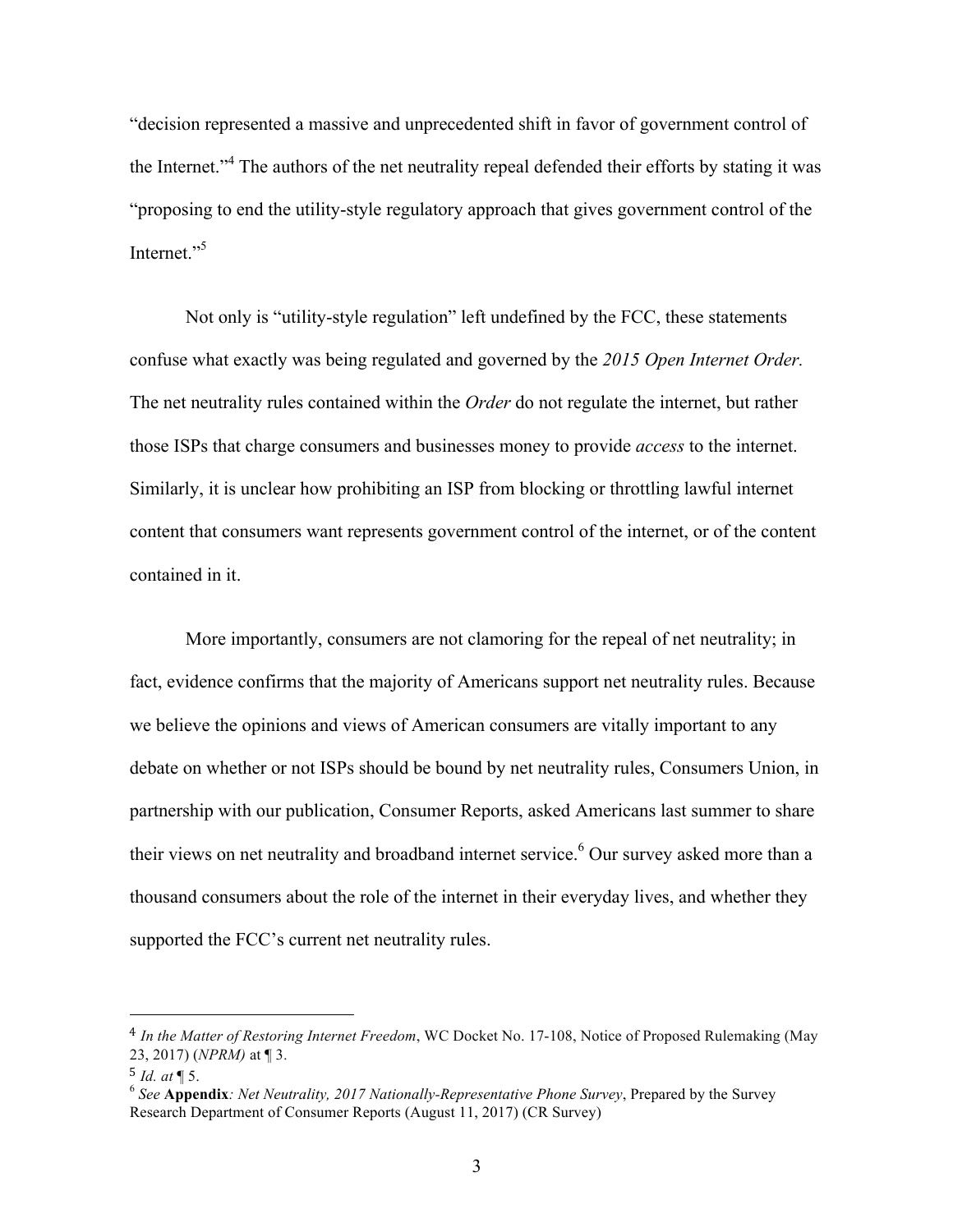First and foremost, when consumers were asked how often it is necessary for them to access the internet or use other services provided by their ISP without disruption to carry out their daily activities, 79 percent of those with an ISP responded that they rely on the internet five or more days a week and more than two-third need access to the internet every day.<sup>7</sup> Moreover, more than 60 percent of American consumers equate the importance of internet service to that of water or electricity service.<sup>8</sup> When also considering these results, there is no doubt how important access to the internet has become in our everyday lives.

Our survey also asked consumers whether or not they supported the FCC's net neutrality rules. We specifically used the FCC's description of those rules.<sup>9</sup> More than half of consumers—57 percent—responded that they supported the FCC's net neutrality rules.<sup>10</sup> Only 16 percent said they either strongly opposed or somewhat opposed the rules.<sup>11</sup> These results demonstrate that consumer opposition to net neutrality is small—fewer than two in 10. And neither is net neutrality a terribly partisan issue, with 61 percent of consumers identifying themselves as Democrats supporting the rules, and 48 percent of Republicans also responding in support, compared to only 13 percent of Democrats and 21 percent of Republicans opposed.<sup>12</sup> A copy of our survey is attached to this testimony as an appendix, and it was also submitted to the FCC's record of last year's repeal proceeding.

 $^7$  CR Survey at p. 2-3.  $^8$  *Id.* 

 $9^9$  CR Survey at p. 4: "The Federal Communications Commission, or FCC, has rules for an Open Internet, sometimes referred to as 'net neutrality'. These rules prohibit certain practices by internet service providers, to protect your ability to go where you want when you want online. The current net neutrality regulations prohibit internet service providers from blocking or discriminating against lawful content on the internet."<br><sup>10</sup> *Id.* at p. 5. <sup>11</sup> *Id.* <sup>12</sup> *Id.* <sup>12</sup> *Id.*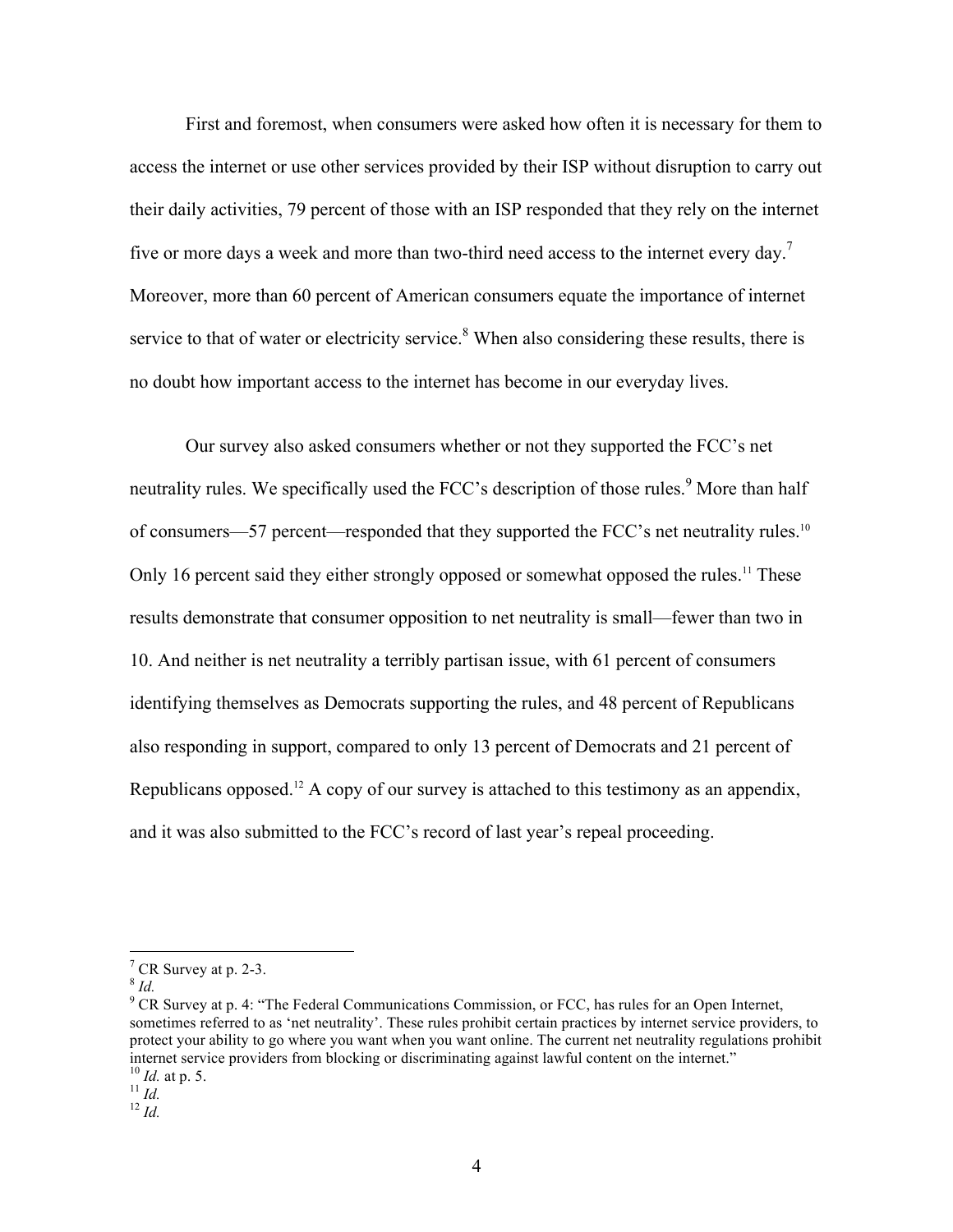Even more revealing were consumer responses to whether they agreed or disagreed with ISP practices that are currently prohibited by the *2015 Open Internet Order*. For example, 67 percent of all respondents believed that ISPs should not be allowed to choose which websites, apps, or streaming content consumers can access.<sup>13</sup> Not surprisingly, among those consumers who strongly support the FCC's net neutrality rules, 82 percent disagreed with allowing ISPs to choose or curate content.<sup>14</sup> But even among those who said they strongly oppose or somewhat oppose net neutrality rules, 57 percent of those consumers also disagreed with allowing ISPs to restrict content.<sup>15</sup>

Similar results were found when we asked consumers if ISPs should be allowed to modify or edit (tantamount to throttling) content, or outright censor content. More than half of consumers responded that ISPs should not be allowed to engage in these practices, with 63 percent disagreeing that an ISP should be allowed to "modify or edit content on the internet that customers try to access" and 57 percent opposed to allowing an ISP to censor content.16 Only 16 percent and 21 percent of consumers, respectively, agreed that ISPs should be allowed to conduct editing activities or censoring.<sup>17</sup>

Overall, our survey demonstrates that consumers support the now repealed rules, and would not agree that those net neutrality rules have somehow "denied" them important benefits, as suggested by the authors of last year's repeal and the ISPs. Maintaining an open internet with strong net neutrality rules is vital to consumers' everyday experience. Consumers benefit when the internet is a level playing field and not a place where ISPs can

 <sup>13</sup> *Id.* at p. 6-7. 14 *Id.* at p. 7. 15 *Id.* <sup>16</sup> *Id.* <sup>17</sup> *Id.*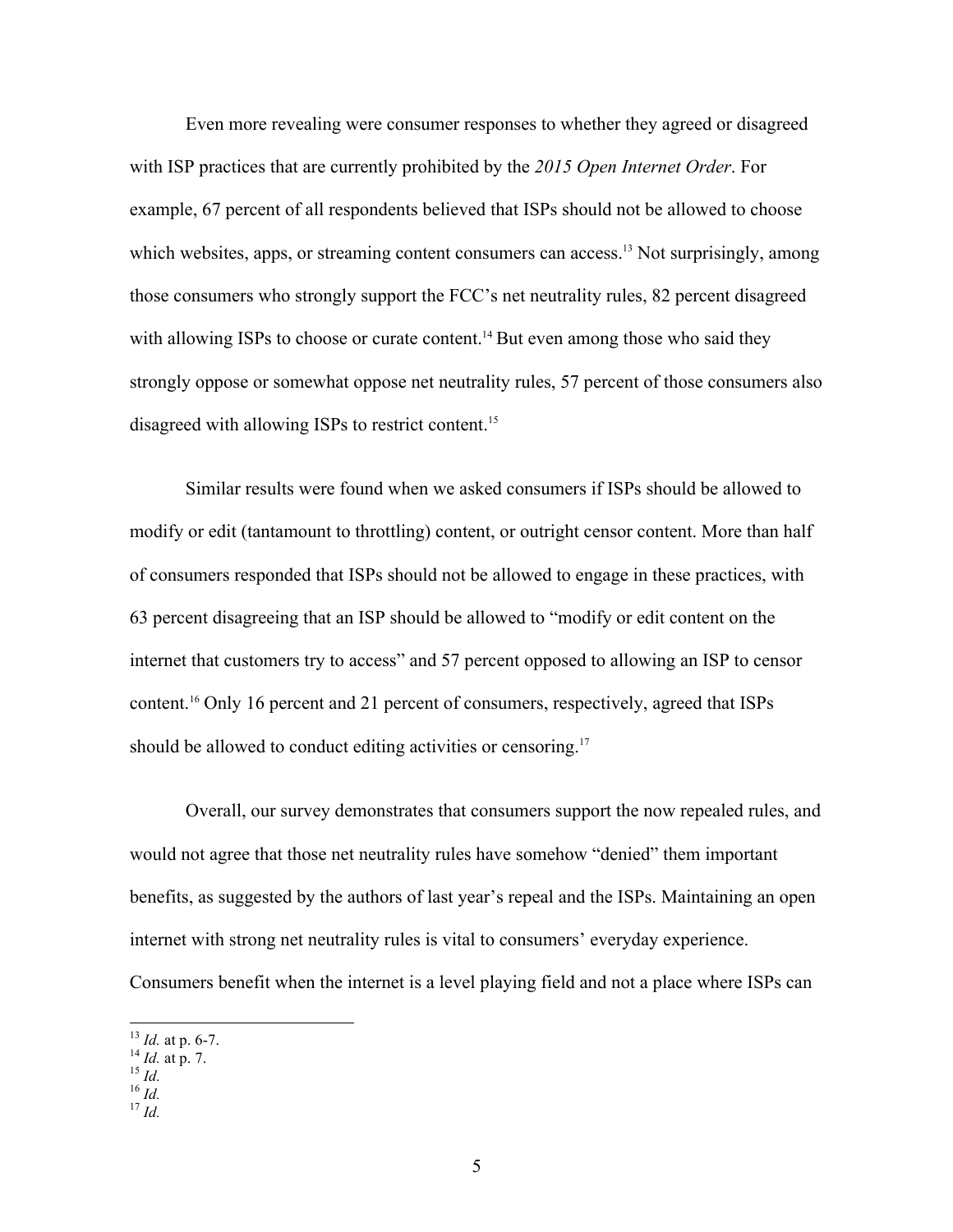pick winners and losers by blocking or throttling competitors, or charging websites and services extra for access with those costs likely passed onto consumers in the form of higher prices.

For these reasons, which are supported by the consumers we surveyed, Consumers Union encourages the Council to give strong consideration to these survey results and to feel confident that a majority of consumers would support the Council's Resolution.

 $\mathscr{U}^{\prime}$ 

**Jonathan Schwantes Senior Policy Counsel**  Consumers Union 1101 17th Street NW, Suite 500 Washington, D.C. 20036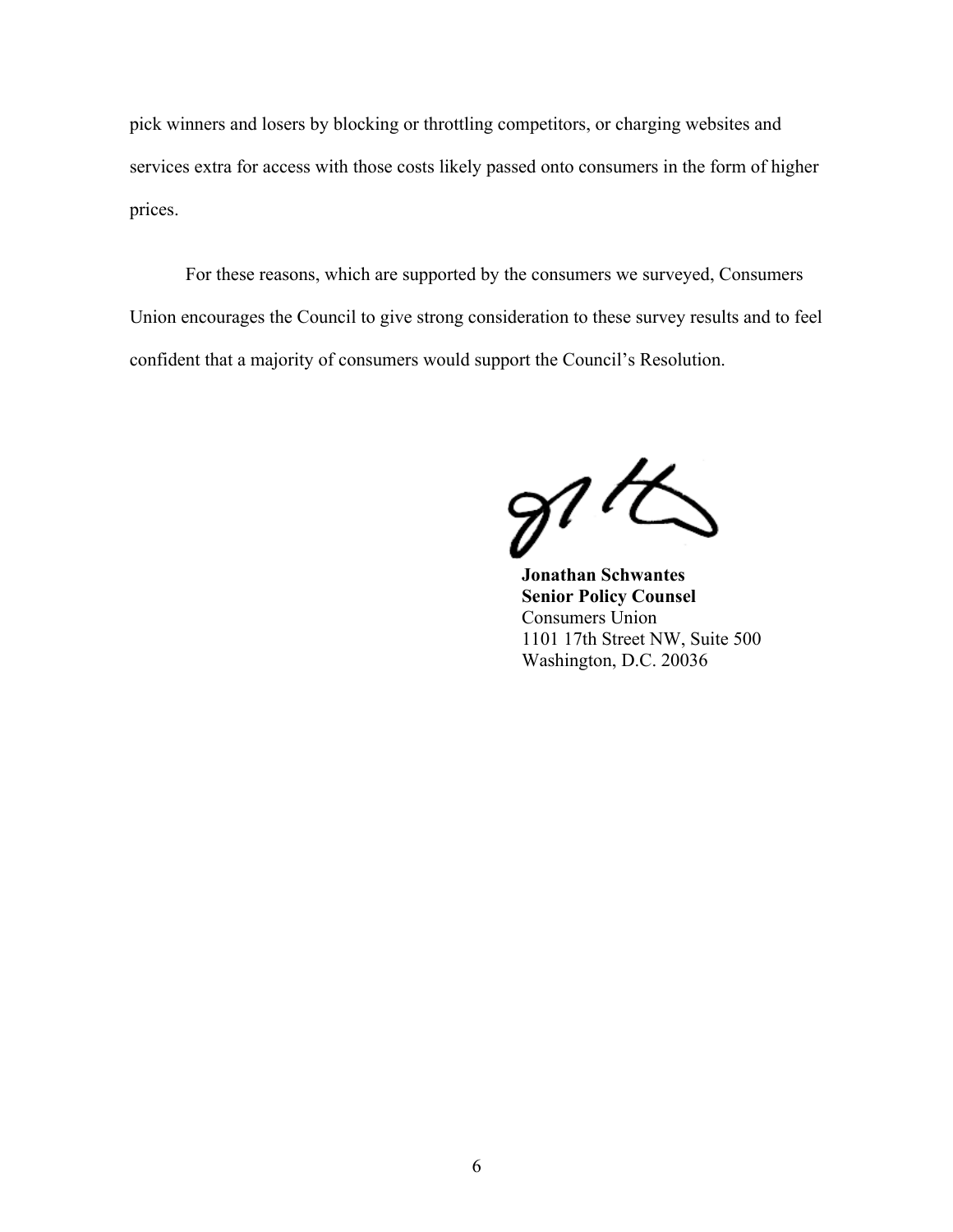**APPENDIX**

## **CONSUMER REPORTS**

# **NET NEUTRALITY 2017 Nationally-Representative Phone Survey**

Prepared by Survey Research Department August 11, 2017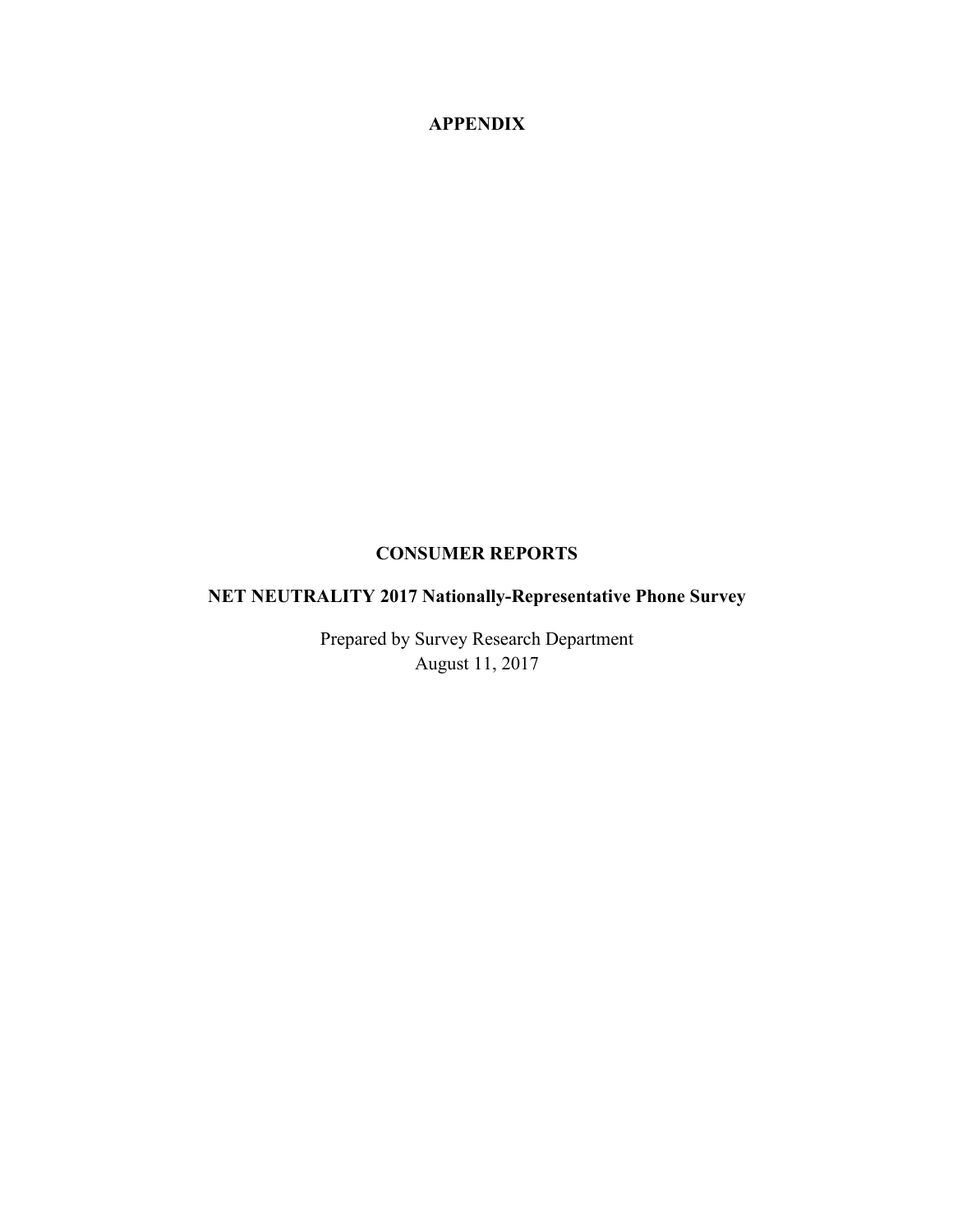# CONSUMER REPORTS®

### NET NEUTRALITY

2017 Nationally-Representative Phone Survey

Prepared by Survey Research Department

August 11, 2017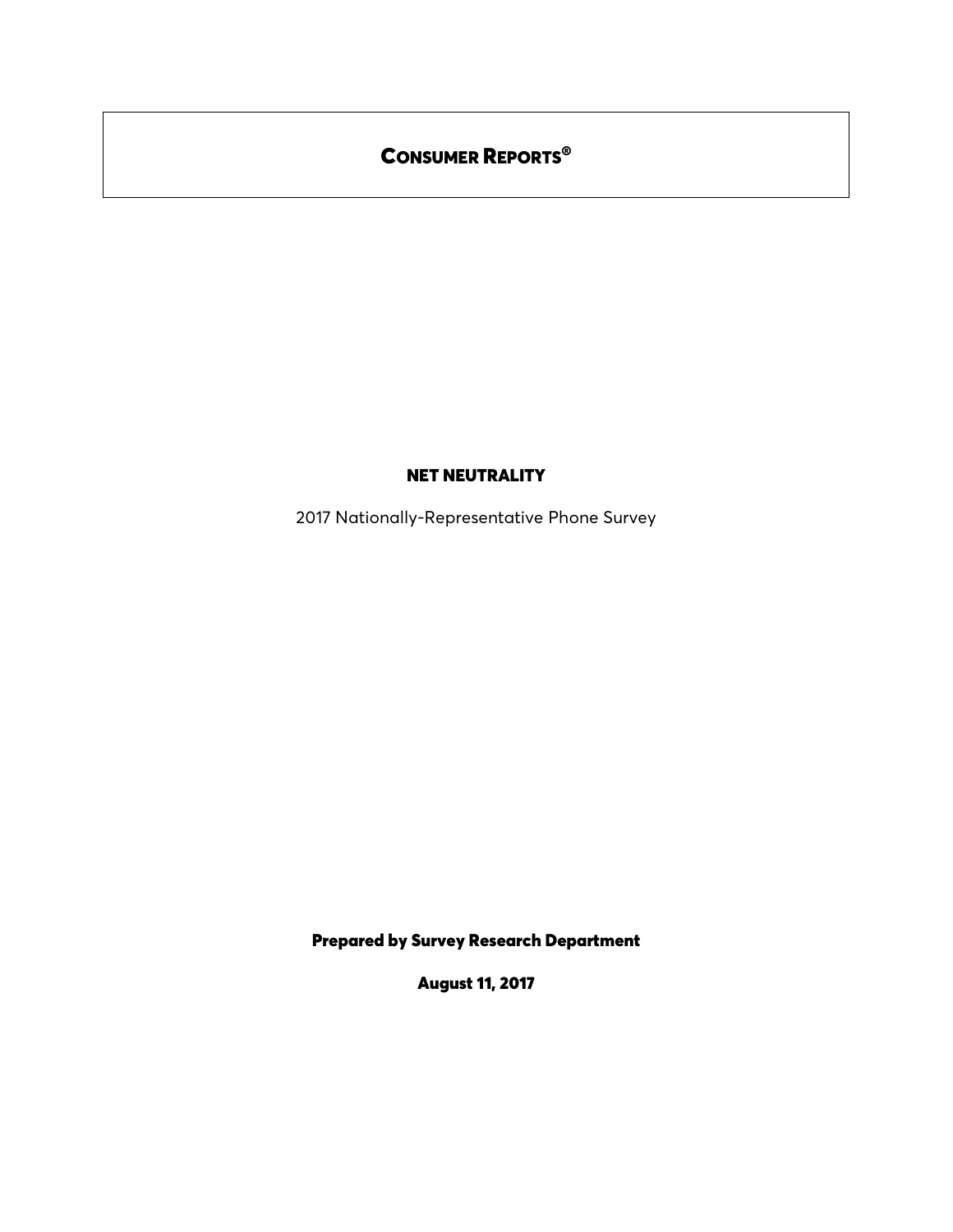# INTRODUCTION

In July 2017, Consumer Reports conducted a nationally-representative phone survey to assess attitudes towards the Federal Communications Commission (FCC) regulations on internet service provider (ISP) practices, referred to as net neutrality or open internet. Opinion Research Corporation (ORC) of Princeton, New Jersey administered the survey to a nationally-representative sample of 1,005 U.S. adult residents through its CARAVAN Omnibus Survey. Respondents were selected by means of random-digit dialing and were interviewed via landline or cell phone. The data were statistically weighted so that respondents in the survey are demographically and geographically representative of the U.S. population.

# REPORT HIGHLIGHTS

44% HIGHLY SATISFIED WITH THEIR INTERNET SERVICE PROVIDER

79% RELY ON THE INTERNET 5-7 DAYS PER WEEK

61% INTERNET IS AS IMPORTANT AS ELECTRICITY OR WATER

74% HIGH-SPEED ACCESS IS THE MOST IMPORTANT FEATURE PROVIDED BY ISP

> 57% SUPPORT NET NEUTRALITY REGULATIONS

67% DISAGREE THAT ISPs SHOULD BE ALLOWED TO CHOOSE CONTENT Forty-four percent of those individuals with an internet service provider are highly satisfied with the overall quality of service they receive (15% completely satisfied and 29% very satisfied). A small number report that they are completely dissatisfied (4%). Thirteen percent of respondents indicate that they do not have an ISP.

Americans are dependent on the internet on a daily basis. Almost 80% say it is necessary five or more days per week to access the internet or use other services provided by their ISP without disruption to carry out their daily activities. The largest group of respondents say they rely on the internet every day (68%).

Americans believe that their internet service is a crucial part of their lives. More than half agree with the statement "internet service is as important as electricity or water service in today's world."

Of those with an ISP, nearly three-quarters feel that high-speed access to the internet is the most important feature of having an ISP. Receiving an email address through the ISP or web-hosting services was selected as the most important feature far less frequently (12% and 6%, respectively).

Over half of Americans say that they support the current net neutrality regulations that prohibit ISPs from blocking or discriminating against lawful content on the internet (31% strongly support; 26% somewhat support). Sixteen percent oppose these regulations, and about a quarter did not express an opinion.

More than half of Americans feel that ISPs should not be allowed to restrict the content consumers receive when accessing the internet. More than two-thirds disagree that ISPs should choose which websites, apps, or streaming services customers can access, while 48% disagree that they should adjust quality and/or speed based on prioritization fees.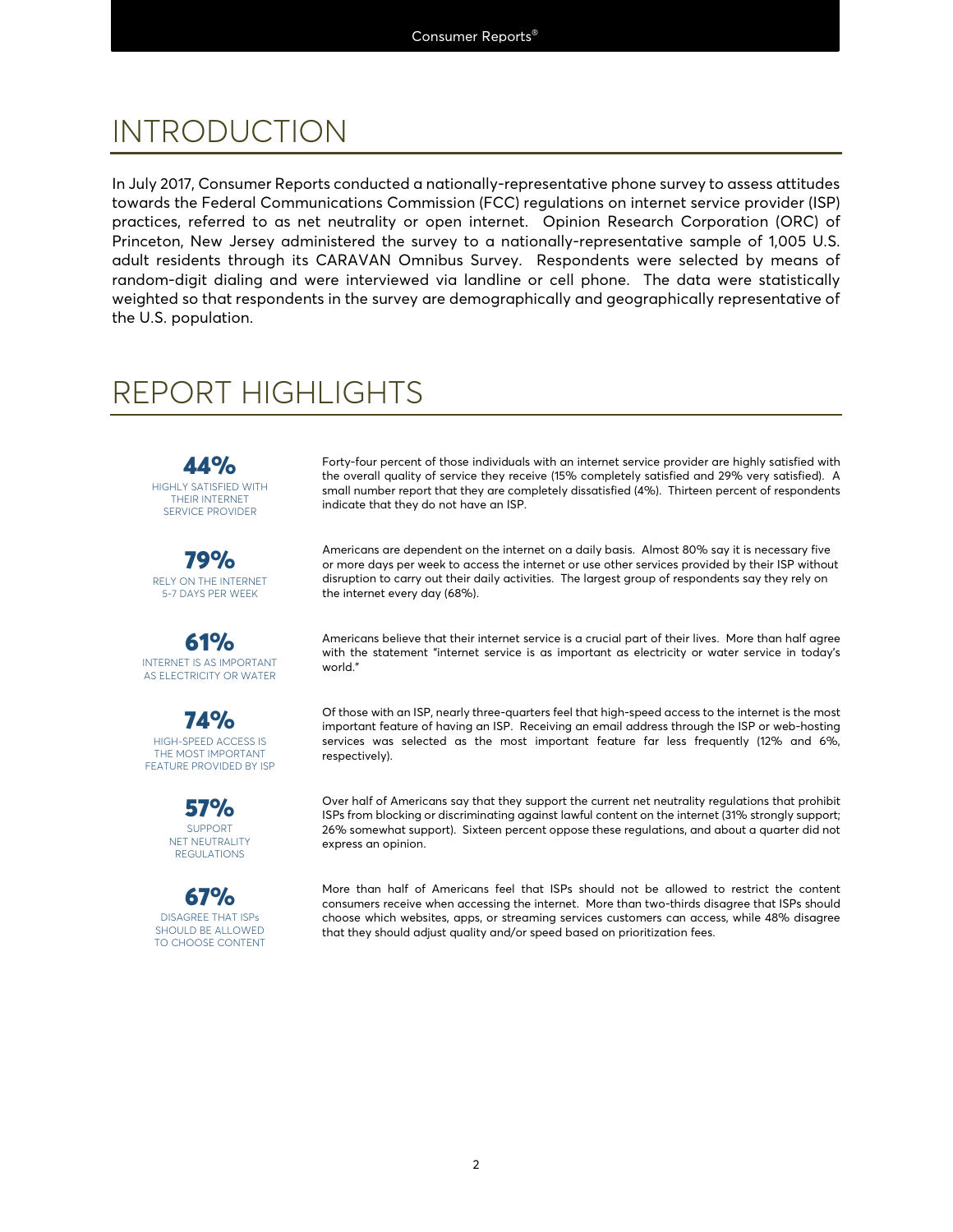# FINDINGS

## INTERNET USAGE

Respondents were asked to answer a series of questions about their internet service providers, and their use of the internet. They were told to think about the company that provides them with access to the internet and other related services, which may also give them access to cable TV, wireless, or telephone services. If they use more than one provider for these services, respondents were instructed to answer regarding the one that they use most often for internet service.



Forty-four percent of Americans with an ISP are highly satisfied with the overall quality of service they receive (15% completely satisfied and 29% very satisfied). A small number report that they are completely dissatisfied (4%). Thirteen percent of respondents indicate that they do not have an ISP.

Among those with an ISP, Americans are dependent on the internet on a daily basis. Americans were asked how often it is necessary for them to access the internet or use other services provided by their ISP without disruption to carry out their daily activities, and almost 80% said five or more days per week. The largest group of respondents say they rely on the internet every day (68%).

Baby Boomers are less likely than Millennials and Gen Xers to say they rely on the internet most days. Even among this group of older adults, 74% say they need internet access five or more days per week, compared to 84% in the younger age groups.

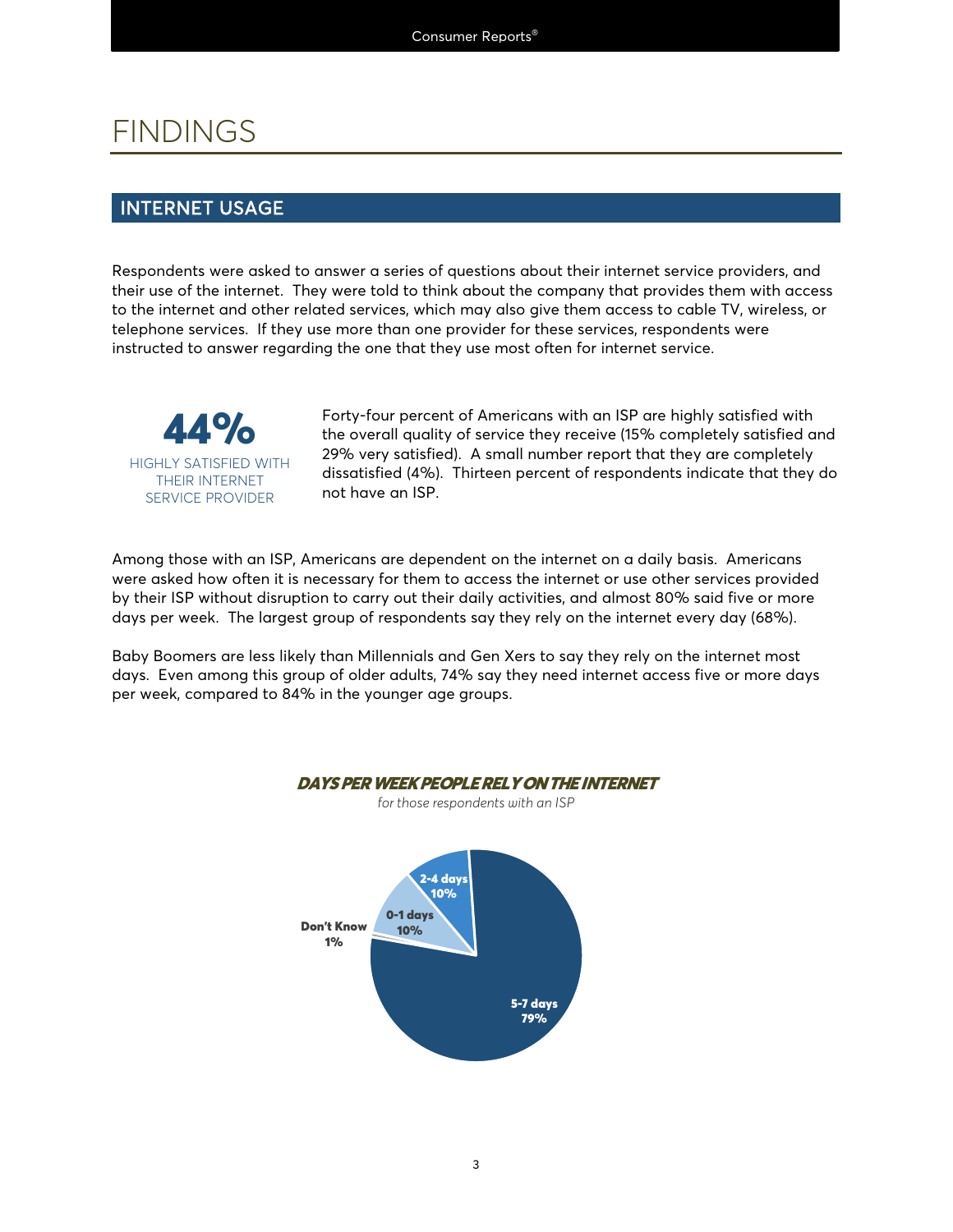#### Consumer Reports®

Furthermore, many Americans believe that their internet service is a crucial part of their lives. In fact, 61% of Americans agree that "Internet service is as important as electricity or water service in today's world."

Among those Americans with an ISP, we asked which feature they see as the most important offering from their ISPs: High-speed access to the internet, an email address, and web-hosting services. Not surprisingly, nearly three-quarters of individuals feel high-speed internet is the most important feature of having an ISP. Receiving an email address through the ISP (not through a service such as Gmail) or web-hosting services (for example, for a personal or business website), was selected as the most important feature far less frequently (12% and 6%, respectively).



#### MOST IMPORTANT FEATURE PROVIDED BY YOUR ISP

## OPINIONS ON REGULATIONS

Respondents heard the following, based on language from the *Federal Communications Commission* website defining net neutrality, and were asked whether they support or oppose the rules and regulations described:

*The Federal Communications Commission, or FCC, has rules for an Open Internet, sometimes referred to as 'net neutrality'. These rules prohibit certain practices by internet service providers, to protect your ability to go where you want when you want online. The current net neutrality regulations prohibit internet service providers from blocking or discriminating against lawful content on the internet.*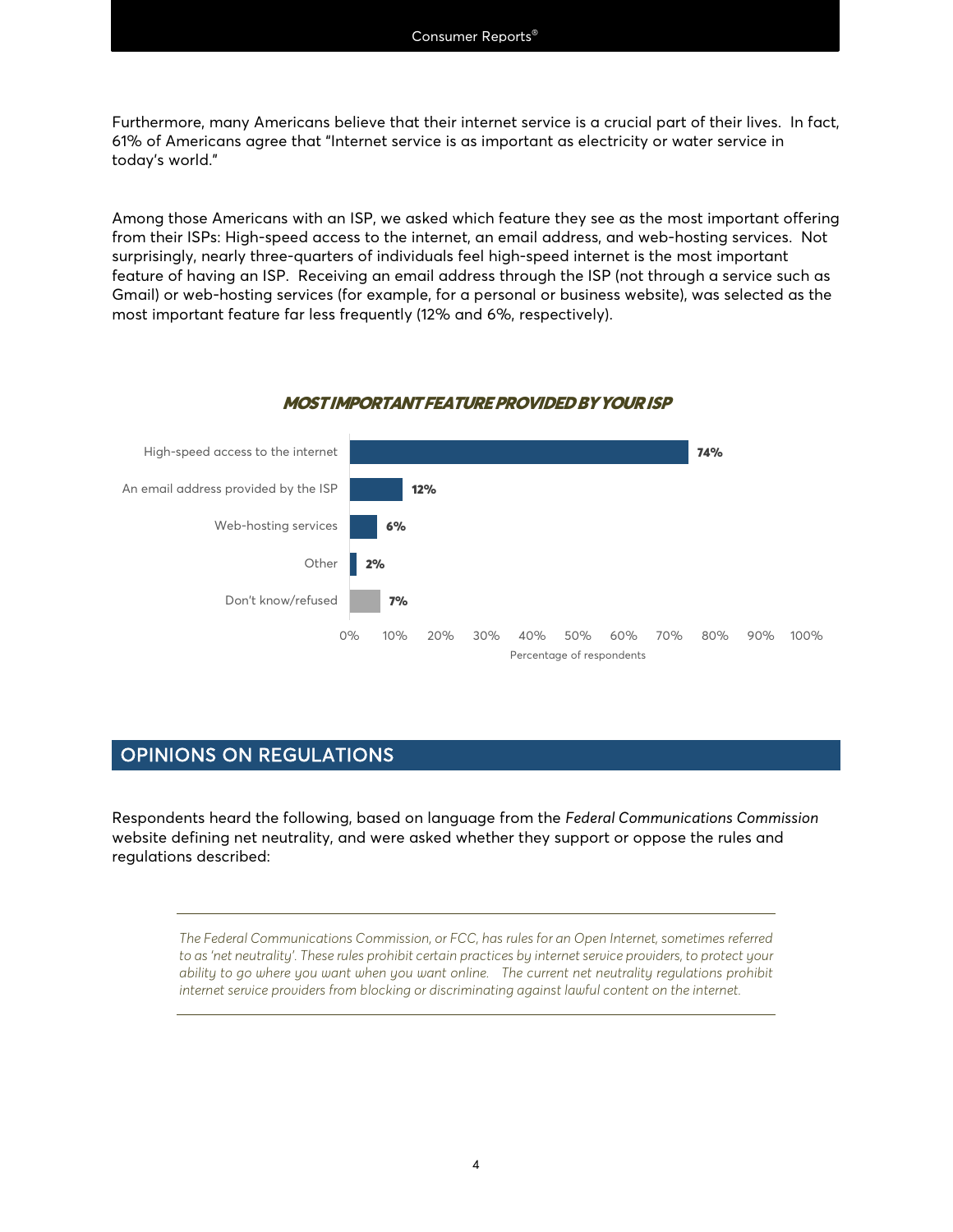

Over half of Americans say that they support the current net neutrality regulations that prohibit ISPs from blocking or discriminating against lawful content on the internet (31% strongly support; 26% somewhat support). 16% oppose these regulations, and about a quarter did not express an opinion.



The table below shows the percentage of Americans who support or oppose these regulations by gender, age group, and political party affiliation. Men are significantly more likely to support these rules than women, and Republicans tend to be less likely to support them than Democrats. There are not significant differences in level of support based on age.

ST AN ARRACITIALITA ALIBRELIT FAA LIFT LIFLITA LI ITV BEALL LTIALI

| SUPPURT UR UPPUSITIUN TU CURRENT FCC NET NEUTRALITT REGULATIUNS |       |                                  |                            |                                         |                         |                           |                           |  |  |  |  |
|-----------------------------------------------------------------|-------|----------------------------------|----------------------------|-----------------------------------------|-------------------------|---------------------------|---------------------------|--|--|--|--|
|                                                                 |       | <b>Percentage of Respondents</b> |                            |                                         |                         |                           |                           |  |  |  |  |
| Base: All<br>respondents                                        |       | <b>Strongly</b><br>Support       | <b>Somewhat</b><br>Support | <b>Neither</b><br>Support<br>nor Oppose | Somewhat<br>Oppose      | <b>Strongly</b><br>Oppose | Don't<br>know/<br>refused |  |  |  |  |
| <b>Total</b>                                                    | 1,005 | 21<br>31<br>26                   |                            | $\overline{7}$                          | 9                       |                           |                           |  |  |  |  |
| <b>GENDER</b>                                                   |       |                                  |                            |                                         |                         |                           |                           |  |  |  |  |
| Male                                                            | 485   | 39                               | 28                         | 18                                      | 5                       | $\overline{7}$            | $\overline{3}$            |  |  |  |  |
| Female                                                          | 520   | 24                               | 23                         | 24                                      | 9                       | 10 <sub>o</sub>           | $\mathbf{9}$              |  |  |  |  |
| <b>AGE</b>                                                      |       |                                  |                            |                                         |                         |                           |                           |  |  |  |  |
| <b>Millennials</b>                                              | 316   | 35                               | 25                         | 25                                      | $\overline{\mathbf{4}}$ | 8                         | 3                         |  |  |  |  |
| Gen X                                                           | 236   | 31                               | 26                         | 21                                      | 7                       | 10                        | 5                         |  |  |  |  |
| <b>Baby Boomers</b>                                             | 287   | 33                               | 26                         | 20                                      | $\overline{7}$          | 10                        | 5                         |  |  |  |  |
| <b>POLITICAL PARTY AFFILIATION</b>                              |       |                                  |                            |                                         |                         |                           |                           |  |  |  |  |
| Democrat                                                        | 305   | 38                               | 23                         | 18                                      | $\overline{7}$          | 6                         | $\overline{7}$            |  |  |  |  |
| Independent, lean<br><b>Democrat</b>                            | 152   | 35                               | 29                         | 23                                      | $\overline{7}$          | 6                         | $\mathbf{1}$              |  |  |  |  |
| Republican                                                      | 210   | 24                               | 24                         | 24                                      | $\overline{7}$          | 14                        | $\overline{7}$            |  |  |  |  |
| Independent, lean<br>Republican                                 | 123   | 36                               | 25                         | 18                                      | 8                       | 9                         | 4                         |  |  |  |  |
| Independent, non-<br>leaning                                    | 123   | 28                               | 22                         | 19                                      | $\overline{7}$          | 17                        | $\overline{7}$            |  |  |  |  |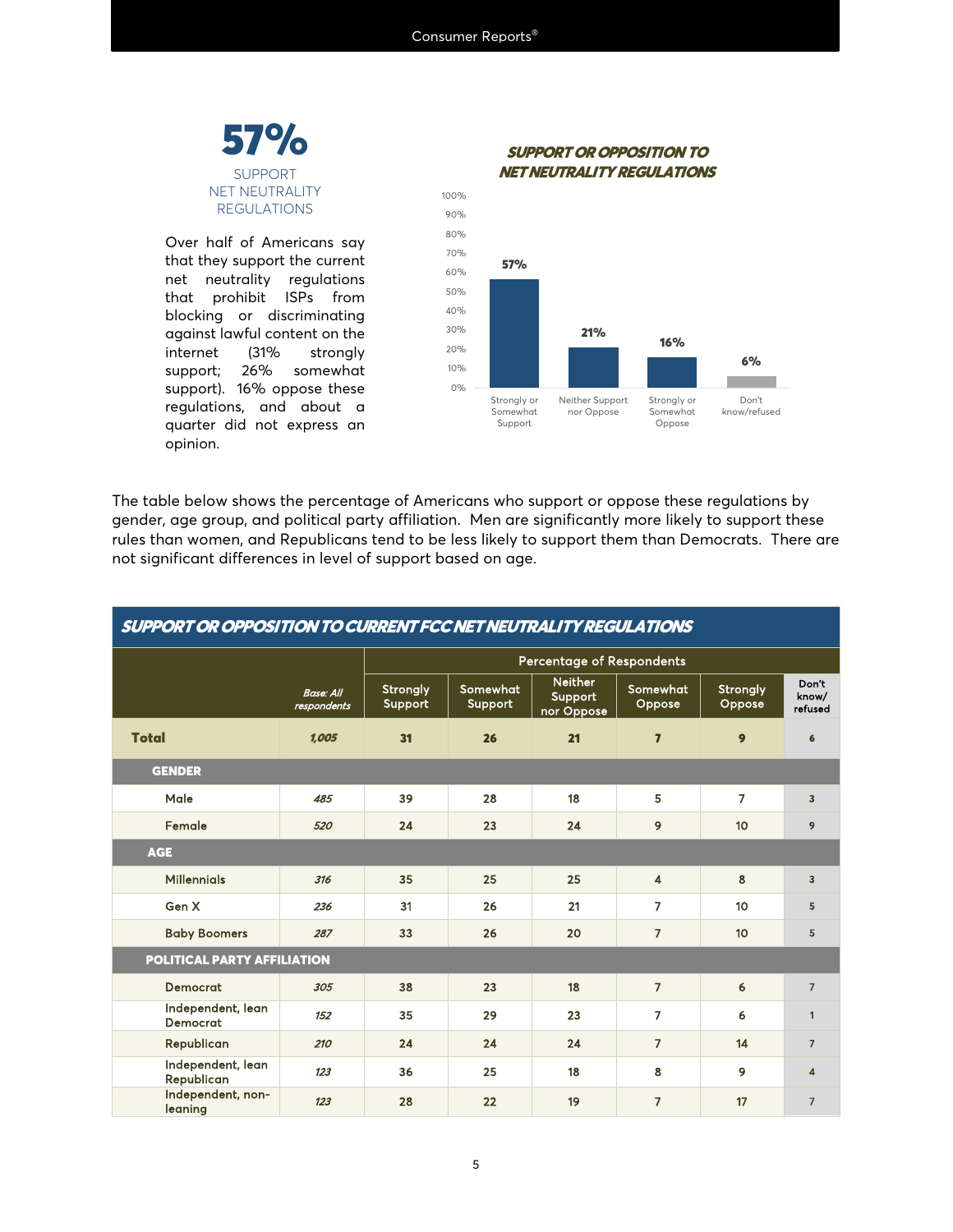# INTERNET SERVICE PROVIDER PRACTICES

Respondents were asked to agree or disagree with a series of statements about what an ISP should be allowed to do. Over half of Americans feel that ISPs should not be allowed to restrict the content consumers receive when accessing the internet. Paid prioritization practices are viewed as permissible by a larger percentage of people than blocking practices. For the four statements provided to respondents, below are the percentages of Americans who do not think ISPs should conduct business in this way:

### 67% of Americans DISAGREE that An ISP should be allowed to...

*CHOOSE WHICH WEBSITES, APPS, OR STREAMING SERVICES CUSTOMERS CAN ACCESS.*

> *Only 16% of Americans think ISPs should do this, and 17% did not provide an opinion.*

63% of Americans DISAGREE that An ISP should be allowed to...

*MODIFY OR EDIT CONTENT ON THE INTERNET THAT CUSTOMERS TRY TO ACCESS.*

> *Only 16% of Americans think ISPs should do this, and 21% did not provide an opinion.*

# 57% of Americans DISAGREE that An ISP should be allowed to...

*CENSOR CONTENT ON THE INTERNET THAT CUSTOMERS TRY TO ACCESS.*

> *Only 21% of Americans think ISPs should do this, and 22% did not provide an opinion.*

## A8% of Americans DISAGREE that An ISP should be allowed to...

*ADJUST QUALITY AND/OR SPEED OF INTERNET CONTENT BASED ON FEES CHARGED TO COMPANIES FOR PRIORITY.*

> *Only 26% of Americans think ISPs should do this, and 26% did not provide an opinion.*

#### OVERALL, ISP BLOCKING PRACTICES ARE OPPOSED

*by more than half of Americans, even those who say they are against net neutrality*

Here, individuals are presented with the statements shown above—components of net neutrality regulations—compared to asking them if they support or oppose net neutrality regulations by name, as in the previous section. The graph that follows shows that 82% of people who strongly support net neutrality do not believe that ISPs should be allowed to choose the content it displays. Furthermore, 57% of Americans who say they oppose net neutrality also don't think that ISPs should be able to choose what content it displays. Interesting to note, there is not a significant difference between Republicans and Democrats in their level of disagreement with these four statements.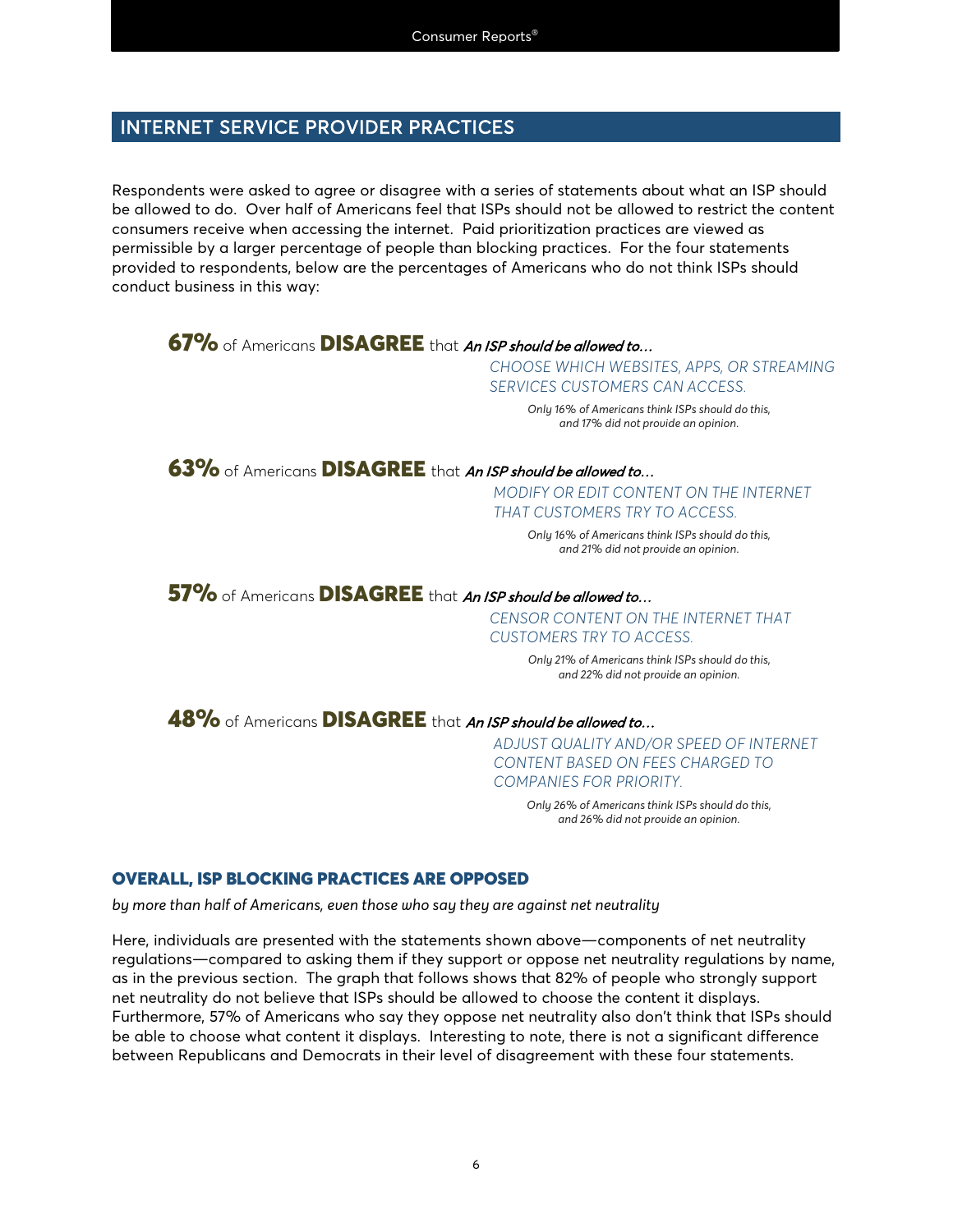Consumer Reports®

#### VIEWPOINTS THAT ISPs SHOULD NOT BE ALLOWED TO DO CERTAIN PRACTICES

*among respondents who support* 

*or oppose net neutrality regulations*



The table below shows the percentage of Americans who agree or disagree with ISP practices by gender, age group, and political party affiliation.

| VIEWPOINTS ON WHAT INTERNET SERVICE PROVIDERS SHOULD BE ALLOWED TO DO                           |                   |                  |                         |                         |               |                                    |                                    |                            |                |                            |                             |  |
|-------------------------------------------------------------------------------------------------|-------------------|------------------|-------------------------|-------------------------|---------------|------------------------------------|------------------------------------|----------------------------|----------------|----------------------------|-----------------------------|--|
| An ISP should be<br>allowed to                                                                  | <b>Total</b><br>% | Gender           |                         | Age                     |               |                                    | <b>Political Party Affiliation</b> |                            |                |                            |                             |  |
|                                                                                                 |                   | <b>Male</b><br>% | Female<br>%             | <b>Millennials</b><br>% | Gen X<br>$\%$ | <b>Baby</b><br><b>Boomers</b><br>% | Dem.<br>$\%$                       | Ind.,<br>lean<br>Dem.<br>% | Rep.<br>%      | Ind.,<br>lean<br>Rep.<br>% | Ind.,<br>non-<br>lean.<br>% |  |
| <b>CHOOSE WHICH WEBSITES, APPS, OR STREAMING SERVICES CUSTOMERS CAN ACCESS</b>                  |                   |                  |                         |                         |               |                                    |                                    |                            |                |                            |                             |  |
| Agree                                                                                           | 16                | 12               | 20                      | 15                      | 19            | 15                                 | 16                                 | 16                         | 19             | 14                         | 17                          |  |
| <b>No Opinion</b>                                                                               | 15                | 14               | 17                      | $\overline{7}$          | 11            | 17                                 | 14                                 | 13                         | 18             | 11                         | 19                          |  |
| <b>Disagree</b>                                                                                 | 67                | 74               | 61                      | 78                      | 70            | 67                                 | 68                                 | 70                         | 61             | 75                         | 64                          |  |
| Don't know/<br>refused                                                                          | $\overline{2}$    | $\circ$          | 3                       | $\mathbf{o}$            | $\circ$       | $\mathbf{1}$                       | $\overline{2}$                     | $\mathbf{1}$               | $\overline{2}$ | $\circ$                    | $\mathbf{1}$                |  |
| ADJUST QUALITY AND/OR SPEED OF INTERNET CONTENT BASED ON FEES CHARGED TO COMPANIES FOR PRIORITY |                   |                  |                         |                         |               |                                    |                                    |                            |                |                            |                             |  |
| Agree                                                                                           | 26                | 25               | 27                      | 28                      | 24            | 26                                 | 23                                 | 26                         | 30             | 18                         | 33                          |  |
| <b>No Opinion</b>                                                                               | 24                | 20               | 26                      | 19                      | 20            | 24                                 | 25                                 | 18                         | 26             | 18                         | 19                          |  |
| <b>Disagree</b>                                                                                 | 48                | 54               | 43                      | 52                      | 53            | 48                                 | 50                                 | 55                         | 40             | 64                         | 43                          |  |
| Don't know/<br>refused                                                                          | $\overline{2}$    | $\mathbf{1}$     | $\overline{\mathbf{4}}$ | $\circ$                 | 3             | 3                                  | $\overline{2}$                     | $\mathbf{1}$               | 3              | $\circ$                    | 5                           |  |
| MODIFY OR EDIT CONTENT ON THE INTERNET THAT CUSTOMERS TRY TO ACCESS                             |                   |                  |                         |                         |               |                                    |                                    |                            |                |                            |                             |  |
| Agree                                                                                           | 16                | 15               | 16                      | 10                      | 18            | 18                                 | 16                                 | 11                         | 20             | 8                          | 14                          |  |
| No Opinion                                                                                      | 19                | 15               | 23                      | 16                      | 9             | 22                                 | 22                                 | 14                         | 22             | 11                         | 23                          |  |
| <b>Disagree</b>                                                                                 | 63                | 70               | 57                      | 74                      | 69            | 58                                 | 60                                 | 75                         | 57             | 81                         | 56                          |  |
| Don't know/<br>refused                                                                          | $\overline{2}$    | $\circ$          | $\overline{\mathbf{4}}$ | $\mathbf{1}$            | 3             | $\mathbf{1}$                       | $\overline{2}$                     | $\mathbf{1}$               | $\mathbf{1}$   | $\circ$                    | $\overline{7}$              |  |
| CENSOR CONTENT ON THE INTERNET THAT CUSTOMERS TRY TO ACCESS                                     |                   |                  |                         |                         |               |                                    |                                    |                            |                |                            |                             |  |
| Agree                                                                                           | 21                | 18               | 23                      | 18                      | 24            | 23                                 | 22                                 | 18                         | 21             | 16                         | 22                          |  |
| <b>No Opinion</b>                                                                               | 21                | 16               | 24                      | 14                      | 16            | $22 \overline{)}$                  | 20                                 | 17                         | 25             | 14                         | 21                          |  |
| <b>Disagree</b>                                                                                 | 57                | 64               | 50                      | 68                      | 60            | 53                                 | 56                                 | 65                         | 51             | 70                         | 56                          |  |
| Don't know/<br>refused                                                                          | $\mathbf{1}$      | $\mathbf{1}$     | $\overline{2}$          | $\Omega$                | $\Omega$      | $\overline{2}$                     | $\overline{2}$                     | $\mathbf{o}$               | 3              | $\circ$                    | $\mathbf{1}$                |  |
| Base:<br>All respondents                                                                        | 1.005             | 485              | 520                     | 316                     | 236           | 287                                | 305                                | 152                        | 210            | 123                        | 123                         |  |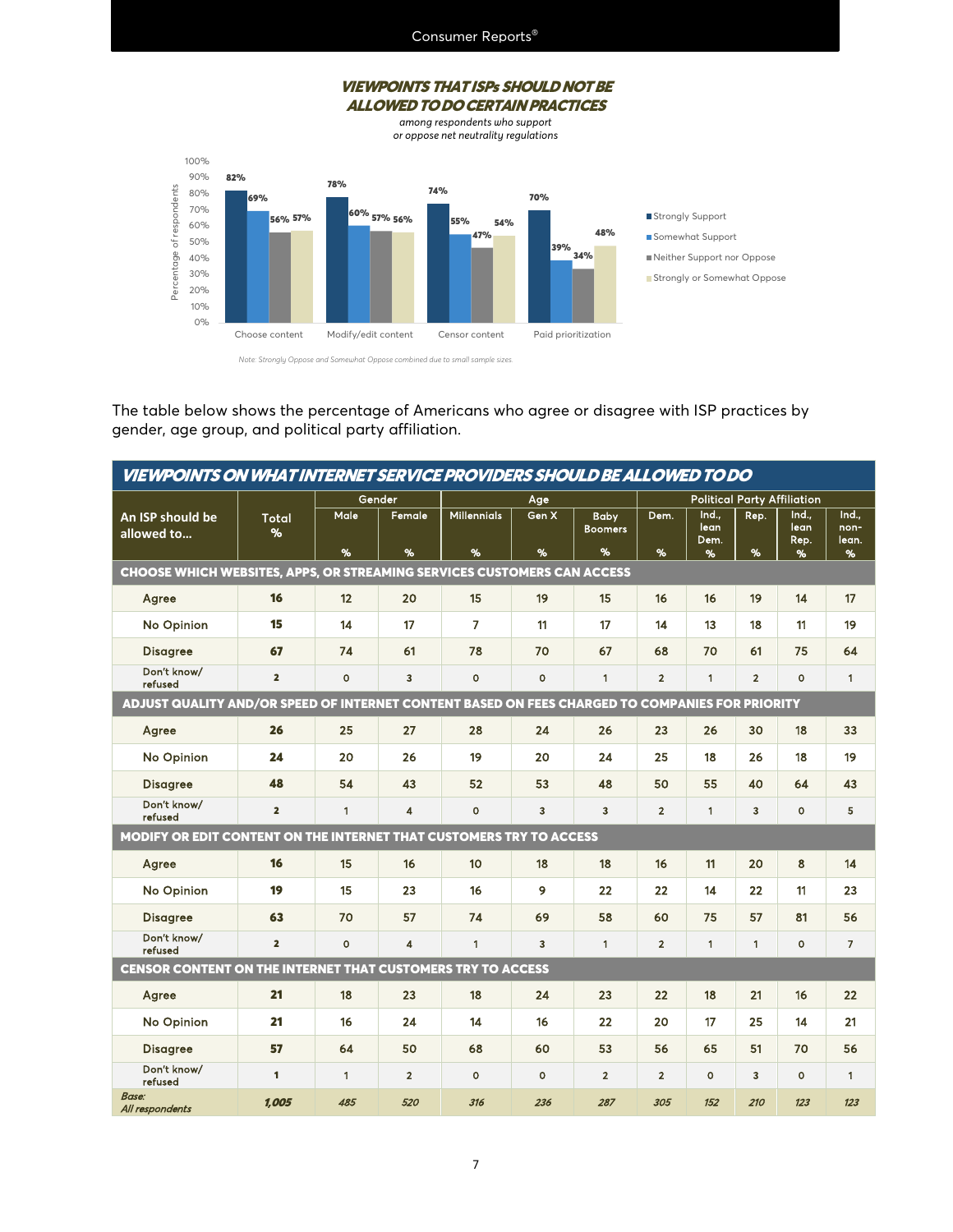# SUMMARY

More than half of Americans believe that internet service is "as important as electricity or water in today's world." Individuals are dependent daily on their ISP, which gives them access to the internet and other related services, and may even offer them access to cable TV, cellular, or telephone services.

When it comes to what individuals believe should go into policies regulating ISPs, more than half of Americans support the current Federal Communications Commission ruling that prohibits ISPs from blocking or discriminating against lawful content on the internet—referred to as net neutrality. About a quarter of individuals have no opinion on the topic, and a smaller percentage of Americans oppose these regulations. Men are significantly more likely to support these rules than women, and Republicans tend to be less likely to support them than Democrats. There are not significant differences in level of support based on age.

We wanted to know how Americans felt about specific elements of net neutrality, such as allowing ISPs to choose which websites, apps, or steaming services customers can access, to modify or edit content on the internet, to censor content on the internet, or to adjust quality and/or speed of internet content based on fees charged to companies for priority. Paid prioritization practices are viewed as permissible by a larger percentage of people than blocking practices, and generally Americans disagree that their ISPs should participate in blocking activities. Just under half of Americans believe that ISPs should not be allowed to adjust quality or speed for prioritization fees, and more than twothirds are against them choosing content customers can access.

The topic of net neutrality is complex, and the implications for the consumer of policies regulating ISPs may not be fully understood by all Americans. This is apparent in the finding that more than half of Americans are opposed to ISP blocking practices, even among those who say they are against net neutrality.

With a service that so permeates our lives, it is vital to understand the rules and regulations placed on internet service providers, and the viewpoints of the Americans affected by them.

# METHODOLOGY

This phone survey was fielded by ORC using a nationally-representative sample. The survey was conducted from July 20-23, 2017.

The study was conducted using two probability samples: randomly selected landline telephone numbers and randomly selected mobile (cell) telephone numbers. The combined sample consists of 1,005 adults (18 years old and older) living in the continental United States. Of the 1,005 interviews, 504 were from the landline sample and 501 from the cell phone sample. The margin of error for the sample of 1,005 is +/- 3.1% at the 95% confidence level. Smaller subgroups will have larger error margins.

Surveys were collected by trained and supervised U.S. based interviewers using a computer-assisted telephone interviewing system. Where appropriate, response answer choices were randomized. Scale answer choices (for example, strongly agree to strongly disagree) were randomly rotated such that half the sample was always offered positive options first and the other half negative options first. Final data is weighted by age, gender, region, race/ethnicity and education to be proportionally